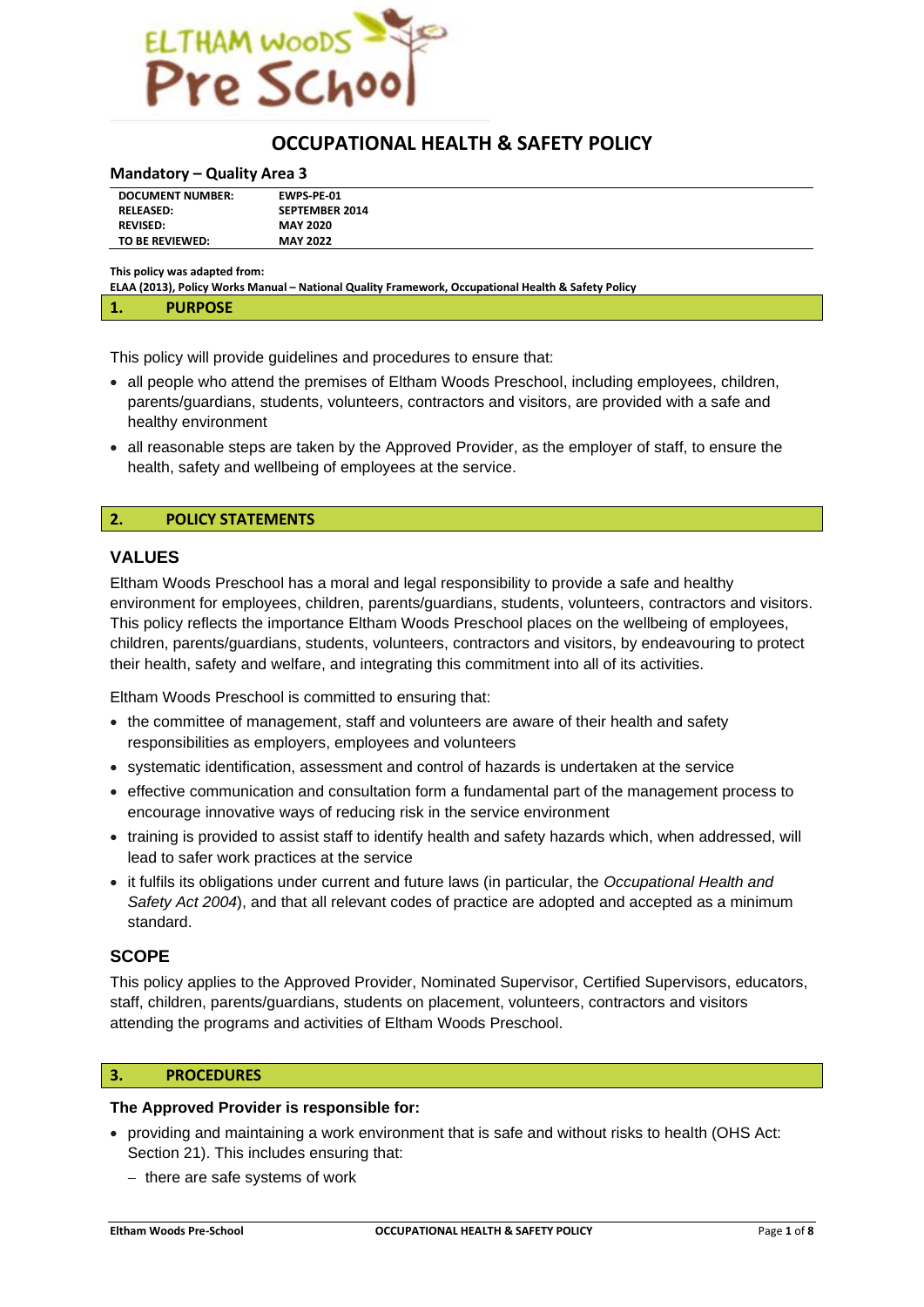- − all plant and equipment provided for use by staff, including machinery, appliances and tools etc., are safe and meet relevant safety standards
- − substances, and plant and equipment, are used, handled, and stored safely
- − material safety data sheets are supplied for all chemicals kept and/or used at the service (refer to www.ohsinecservices.org.au)
- − there are adequate welfare facilities e.g. first aid and staff facilities etc.
- − there is appropriate information, instruction, training and supervision for employees

(Note: *This duty of care is owed to all employees, children, parents/guardians, volunteers, students, contractors and any members of the public who are at the workplace at any time*)

- ensuring there is a systematic risk management approach (refer to [www.ohsinecservices.org.au\)](http://www.ohsinecservices.org.au/) to the management of workplace hazards. This includes ensuring that:
	- − hazards and risks to health and safety are identified, assessed and eliminated or, if it is not possible to remove the hazard/risk completely, effectively controlled
	- − measures employed to eliminate/control hazards and risks to health and safety are monitored and evaluated regularly
- ensuring regular safety audits of the following:
	- − indoor and outdoor environments
	- − all equipment, including emergency equipment
	- − playgrounds and fixed equipment in outdoor environments
	- − cleaning services
	- − horticultural maintenance
	- − pest control
- monitoring the conditions of the workplace and the health of employees (OHS Act: Section 22)
- protecting other individuals from risks arising from the service's activities, including holding a fete or a working bee etc., or any activity that is ancillary to the operation of the service e.g. contractors cleaning the premises after hours (OHS Act: Section 23)
- providing adequate instruction to staff in safe working procedures, and informing them of known hazards to their health and wellbeing that are associated with the work that they perform at the service
- ensuring that all plant, equipment and furniture are maintained in a safe condition
- developing procedures to guide the safe use of harmful substances, such as chemicals, in the workplace
- ensuring that OHS accountability is included in all position descriptions
- allocating adequate resources to implement this policy
- displaying this policy in a prominent location at the service premises
- ensuring the physical environment at the service is safe, secure and free from hazards for children (refer to *Child Safe Environment Policy*)
- implementing/practising emergency and evacuation procedures (refer to *Emergency and Evacuation Policy*)
- implementing and reviewing this policy in consultation with the Nominated Supervisor, educators, staff, contractors and parents/guardians
- identifying and providing appropriate resources, induction and training to assist educators, staff, contractors, visitors, volunteers and students to implement this policy
- ensuring the Nominated Supervisor, educators, staff, contractors, volunteers and students are kept informed of any relevant changes in legislation and practices in relation to this policy
- consulting appropriately with employees on OHS matters including:
	- − identification of hazards
	- − making decisions on how to manage and control health and safety risks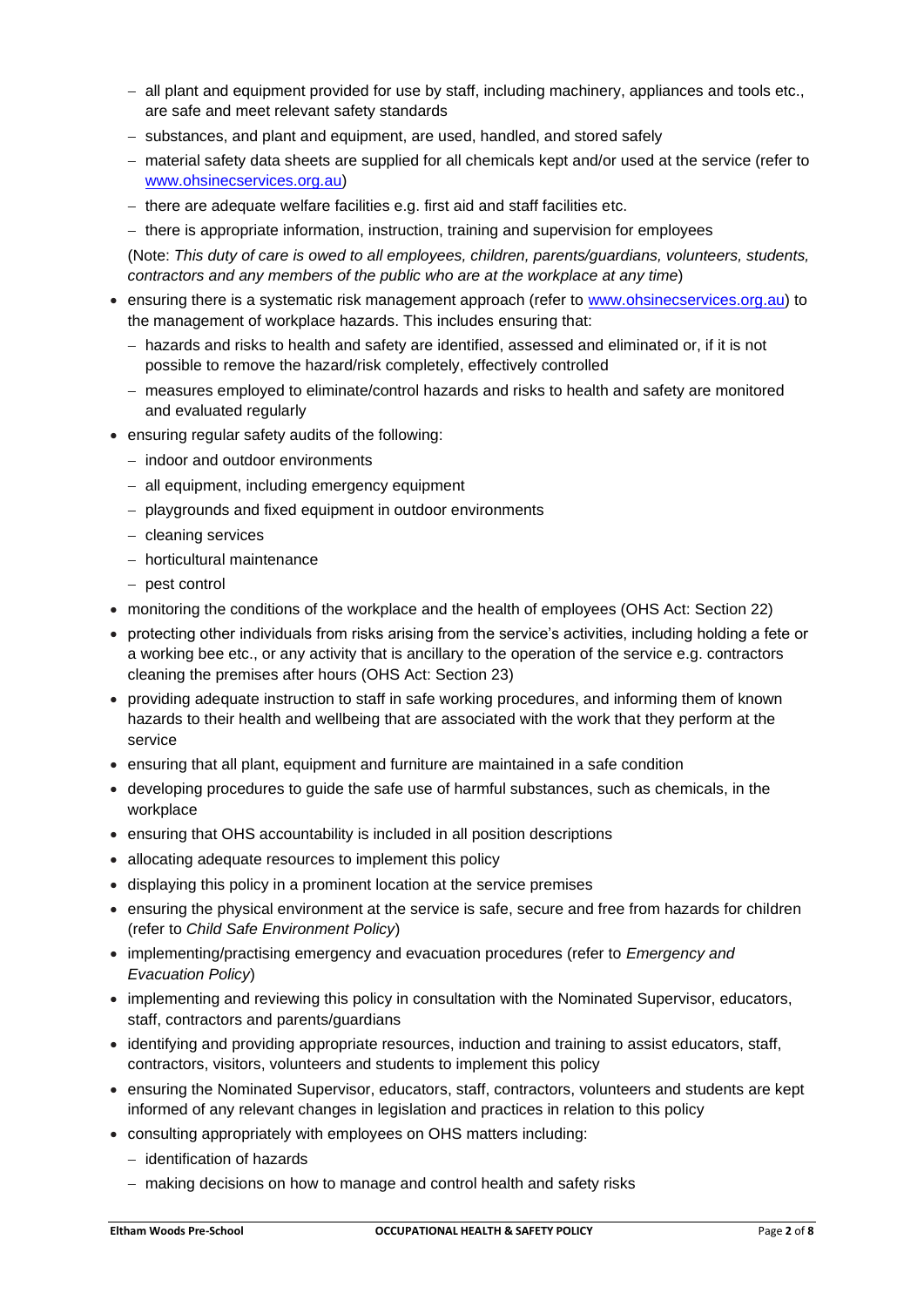- − making decisions on health and safety procedures
- − the need for establishing an OHS committee and determining membership of the committee
- − proposed changes at the service that may impact on health and safety
- − establishing health and safety committees
- notifying WorkSafe Victoria about serious workplace incidents, and preserving the site of an incident (OHS Act: Sections 38–39)
- holding appropriate licenses, registrations and permits, where required by the OHS Act
- attempting to resolve OHS issues with employees or their representatives within a reasonable timeframe
- not discriminating against employees who are involved in health and safety negotiations
- allowing access to an authorised representative of a staff member who is acting within his/her powers under the OHS Act
- producing OHS documentation as required by inspectors and answering any questions that an inspector asks
- not obstructing, misleading or intimidating an inspector who is performing his/her duties.
- In the case of an outbreak / epidemic in the community Eltham Woods Kindergarten will follow guidelines set by the Department of Education and Training. It will continue to stay operating as a service with appropriate risk mitigation measures put in place unless otherwise advised. The steps taken will include additional cleaning procedures above current standards when appropriate, providing at all times an environment safe for all staff, students and families and continue to follow services policies and procedures.

The above list of procedures is not exhaustive. Services must develop specific procedures to be followed in managing hazards and issues identified. Such specific issues include chemical management, purchasing of equipment, hazard identification and risk assessment etc. For more information and guidance, refer to [www.ohsinecservices.org.au](http://www.ohsinecservices.org.au/)

# **The Nominated Supervisor is responsible for:**

- ensuring that all educators/staff are aware of this policy, and are supported to implement it at the service
- organising/facilitating regular safety audits of the following:
	- − indoor and outdoor environments
	- − all equipment, including emergency equipment
	- − playgrounds and fixed equipment in outdoor environments
	- − cleaning services
	- − horticultural maintenance
	- − pest control
- ensuring that all cupboards/rooms are labelled accordingly, including those that contain chemicals and first aid kits, and that child-proof locks are installed on doors and cupboards where contents may be harmful
- ensuring the physical environment at the service is safe, secure and free from hazards for children (refer to *Child Safe Environment Policy*)
- ensuring that all equipment and materials used at the service meet relevant safety standards
- ensuring the service is up to date with current legislation on child restraints in vehicles if transporting children
- implementing and practising emergency and evacuation procedures (refer to *Emergency and Evacuation Policy*)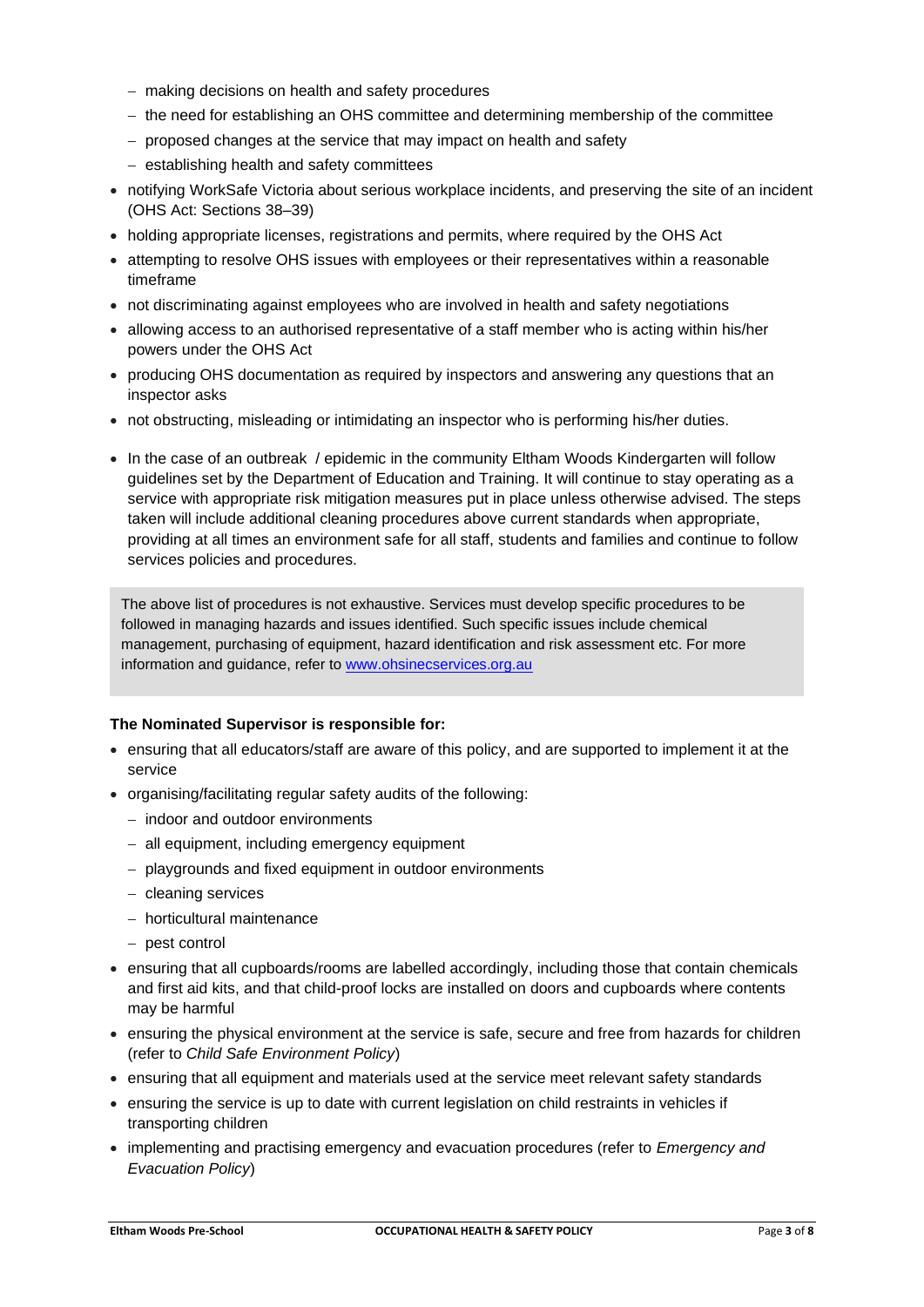- implementing and reviewing this policy in consultation with the Approved Provider, educators, staff, contractors and parents/guardians
- identifying and providing appropriate resources and training to assist educators, staff, contractors, visitors, volunteers and students to implement this policy
- keeping up to date and complying with any relevant changes in legislation and practices in relation to this policy.

# **Certified Supervisors and other educators/staff are responsible for:**

- taking care of their own safety and the safety of others who may be affected by their actions
- co-operating with reasonable OHS actions taken by the Approved Provider, including:
	- − following OHS rules and guidelines
	- − helping to ensure housekeeping is of the standard set out in service policies
	- − attending OHS training as required
	- − reporting OHS incidents
	- − co-operating with OHS investigations
	- − encouraging good OHS practices with fellow employees and others attending the service
	- − assisting the Approved Provider with tasks relating to OHS, such as conducting OHS inspections during working hours
- not interfering with safety equipment provided by the Approved Provider
- practising emergency and evacuation procedures (refer to *Emergency and Evacuation Policy*)
- ensuring the physical environment at the service is safe, secure and free from hazards for children (refer to *Child Safe Environment Policy*)
- maintaining a clean environment daily, and removing tripping/slipping hazards as soon as these become apparent
- ensuring the service is up to date with current legislation on child restraints in vehicles if transporting children
- implementing and reviewing this policy in consultation with the Approved Provider, Nominated Supervisor, educators, staff, contractors and parents/guardians.

# **Students on placements, volunteers, contractors and parents/guardians at the service are responsible for:**

- being familiar with this policy
- co-operating with reasonable OHS rules implemented by the service
- not acting recklessly and/or placing the health and safety of other adults or children at the service at risk.

# **4. BACKGROUND AND LEGISLATION**

# **Background**

Everyone involved in an early childhood education and care service has a role to play in ensuring the service's operations are safe and without risk to the health and safety of all parties. In Victoria, health and safety in the workplace is governed by a system of laws, regulations and compliance codes that set out the responsibilities of employers and employees to ensure safety is maintained at work.

The *Occupational Health and Safety Act 2004* (OHS Act) sets out the key principles, duties and rights in relation to workplace health and safety. The *Occupational Health and Safety Regulations 2017* specifies the ways duties imposed by the OHS Act must be undertaken and prescribes procedural/administrative matters to support the OHS Act, such as requiring licenses for specific activities, or the need to keep records or notify authorities on certain matters.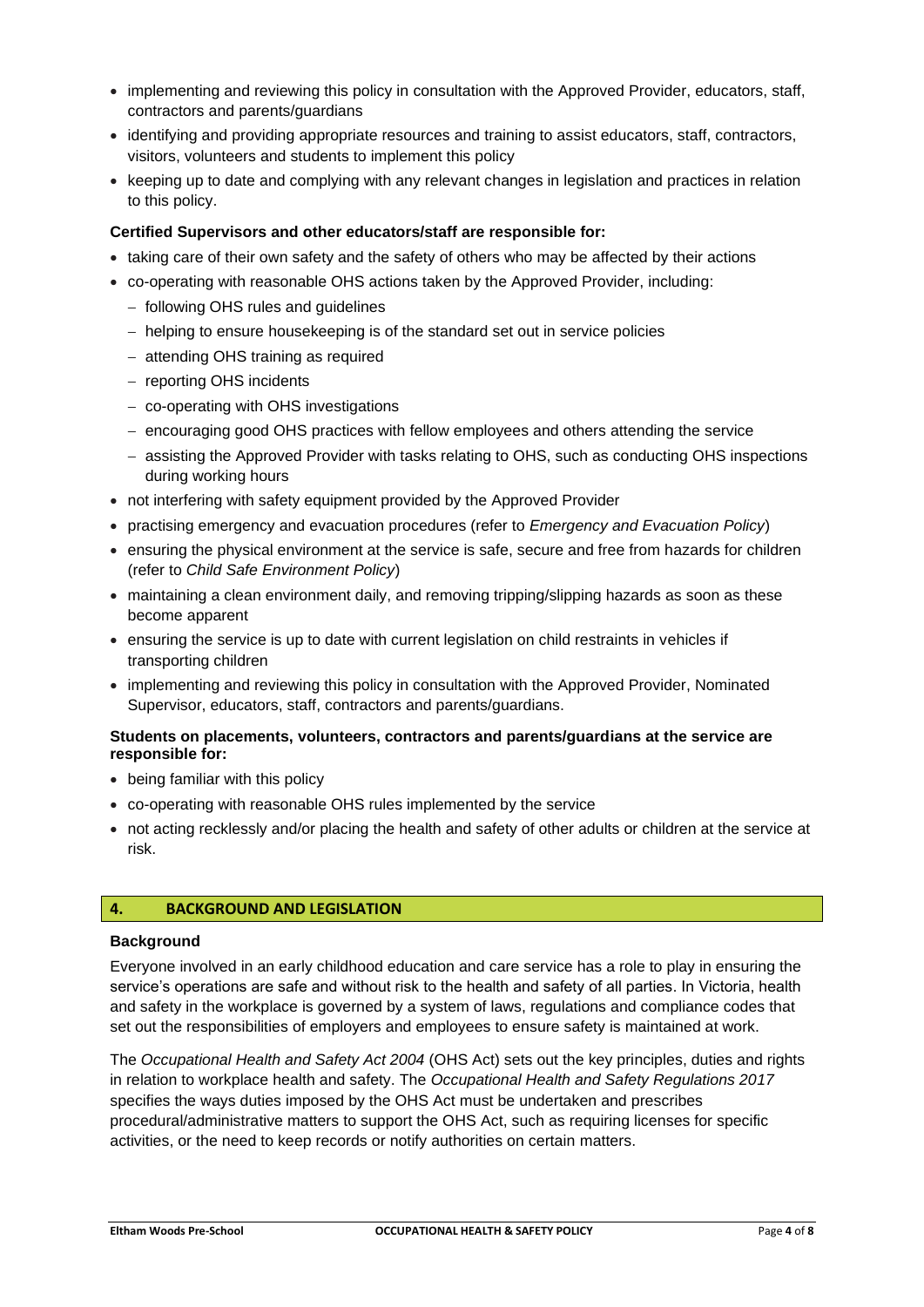The legal duties of an **employer** under the OHS Act are:

- to provide and maintain a workplace that is safe and without risk to the health of employees. This responsibility extends to contractors for routine tasks over which the employer has management. For contractors completing non-routine tasks, the employer must ensure that the service's daily operations and layout do not pose unreasonable risks
- to ensure other individuals, such as families and visitors, are not exposed to health and safety risks arising from the organisation's activities
- to consult with employees about OHS matters that will, or will likely, affect employees directly, including identifying hazards and assessing risks, and making decisions about risk control measures.

## The OHS Act places the responsibility on **employees** for:

- taking care of their own safety and the safety of others who may be affected by their actions
- co-operating with reasonable OHS actions taken by the employer, including following guidelines, attending OHS-related training, reporting incidents, co-operating with OHS investigations, encouraging good OHS practice with fellow employees and others at the service, and assisting the employer with conducting OHS inspections during operating hours
- not interfering with safety equipment provided at the service, such as fire extinguishers.

## **Legislation and standards**

Relevant legislation and standards include but are not limited to:

- *Accident Compensation Act 1985* (Vic)
- *AS/NZS 4804:2001 and 4801:2001 Occupational health and safety systems*
- *Education and Care Services National Law Act 2010*
- *Education and Care Services National Regulations 2011*
- *National Quality Standard*, Quality Area 2: Children's Health and Safety
	- − Standard 2.3: Each child is protected
		- − Element 2.3.1: Children are adequately supervised at all times
		- − Element 2.3.2: Every reasonable precaution is taken to protect children from harm and any hazard likely to cause injury
- *National Quality Standard*, Quality Area 3: Physical Environment
	- − Standard 3.1: The design and location of the premises is appropriate for the operation of a service
		- − Element 3.1.1: Outdoor and indoor spaces, buildings, furniture, equipment, facilities and resources are suitable for their purpose
		- − Element 3.1.2: Premises, furniture and equipment are safe, clean and well maintained
- *National Quality Standard*, Quality Area 7: Leadership and Service Management
	- − Standard 7.1: Effective leadership promotes a positive organisational culture and builds a professional learning community
- *Occupational Health and Safety Act 2004*
- *Occupational Health and Safety Regulations 2017*

The most current amendments to listed legislation can be found at:

- Victorian Legislation Victorian Law Today: <http://www.legislation.vic.gov.au/>
- Commonwealth Legislation ComLaw:<http://www.comlaw.gov.au/>

## **5. DEFINITIONS**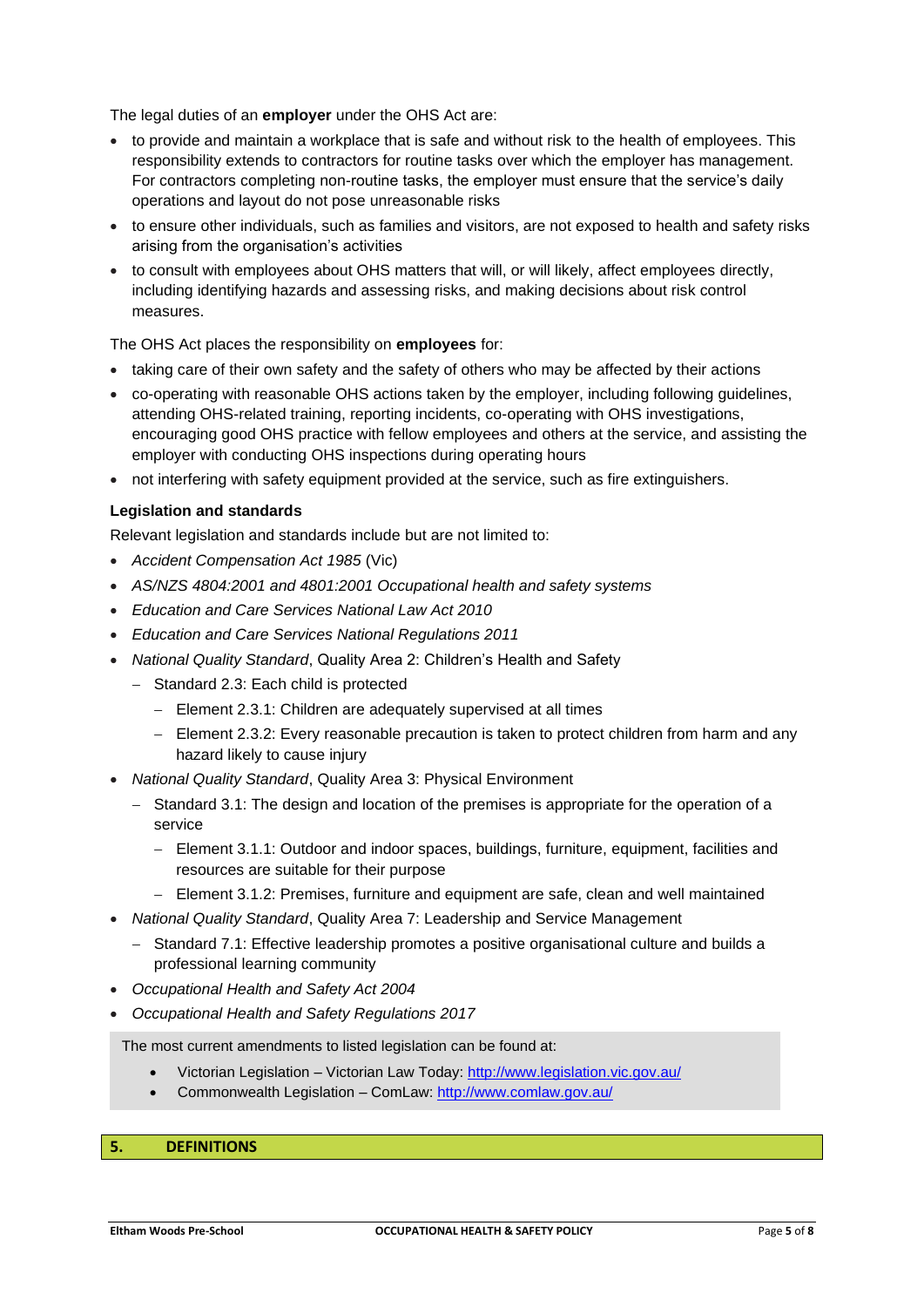The terms defined in this section relate specifically to this policy. For commonly used terms e.g. Approved Provider, Nominated Supervisor, Regulatory Authority etc. refer to the *General Definitions* section of this manual.

Duty of care: A common law concept that refers to the responsibilities of organisations to provide people with an adequate level of protection against harm and all reasonable foreseeable risk of injury. In the context of this policy, duty of care refers to the responsibility of education and care services to provide children, staff, students, volunteers, contractors and anyone visiting the service with an adequate level of care and protection against reasonable foreseeable harm and injury.

Hazard: An element with the potential to cause death, injury, illness or disease.

Hazard identification: A process that involves identifying all foreseeable hazards in the workplace and understanding the possible harm that each hazard may cause.

Hazard management: A structured process of hazard identification, risk assessment and control, aimed at providing safe and healthy conditions for employees, contractors and visitors while on the premises of Eltham Woods Preschool or while engaged in activities endorsed by Eltham Woods Preschool.

Harm: Includes death, or injury, illness (physical or psychological) or disease that may be suffered by a person as a consequence of exposure to a hazard.

Material safety data sheet: Provides employees and emergency personnel with safety procedures for working with toxic or dangerous materials, where relevant. The data sheet includes all relevant information about the material such as physical properties (e.g. melting/boiling point, toxicity and reactivity), health effects, first aid requirements and safe handling procedures (e.g. personal protective equipment, safe storage/disposal and management of spills).

OHS committee: A committee that facilitates co-operation between an employer and employees in instigating, developing and carrying out measures designed to ensure the health and safety of employees in the workplace.

Risk: The chance (likelihood) that a hazard will cause harm to individuals.

Risk assessment: A process for developing knowledge/understanding about hazards and risks so that sound decisions can be made about the control of hazards. Risk assessments assist in determining:

- what levels of harm can occur
- how harm can occur
- the likelihood that harm will occur.

**Risk control:** A measure, work process or system that eliminates an OHS hazard or risk, or if this is not possible, reduces the risk so far as is reasonably practicable.

## **6. SOURCES AND RELATED POLICIES**

#### **Sources**

- *Early Childhood Management Manual*, KPV
- *Getting into the Act*, WorkSafe Victoria
- *Getting help to improve health and safety*, WorkSafe Victoria
- *Guide to the OHS Act 2004*, WorkSafe Victoria
- *Managing safety in your workplace*, WorkSafe Victoria
- OHS in Early Childhood Services (KPV): www.ohsinecservices.org.au
- WorkSafe Victoria: www.worksafe.vic.gov.au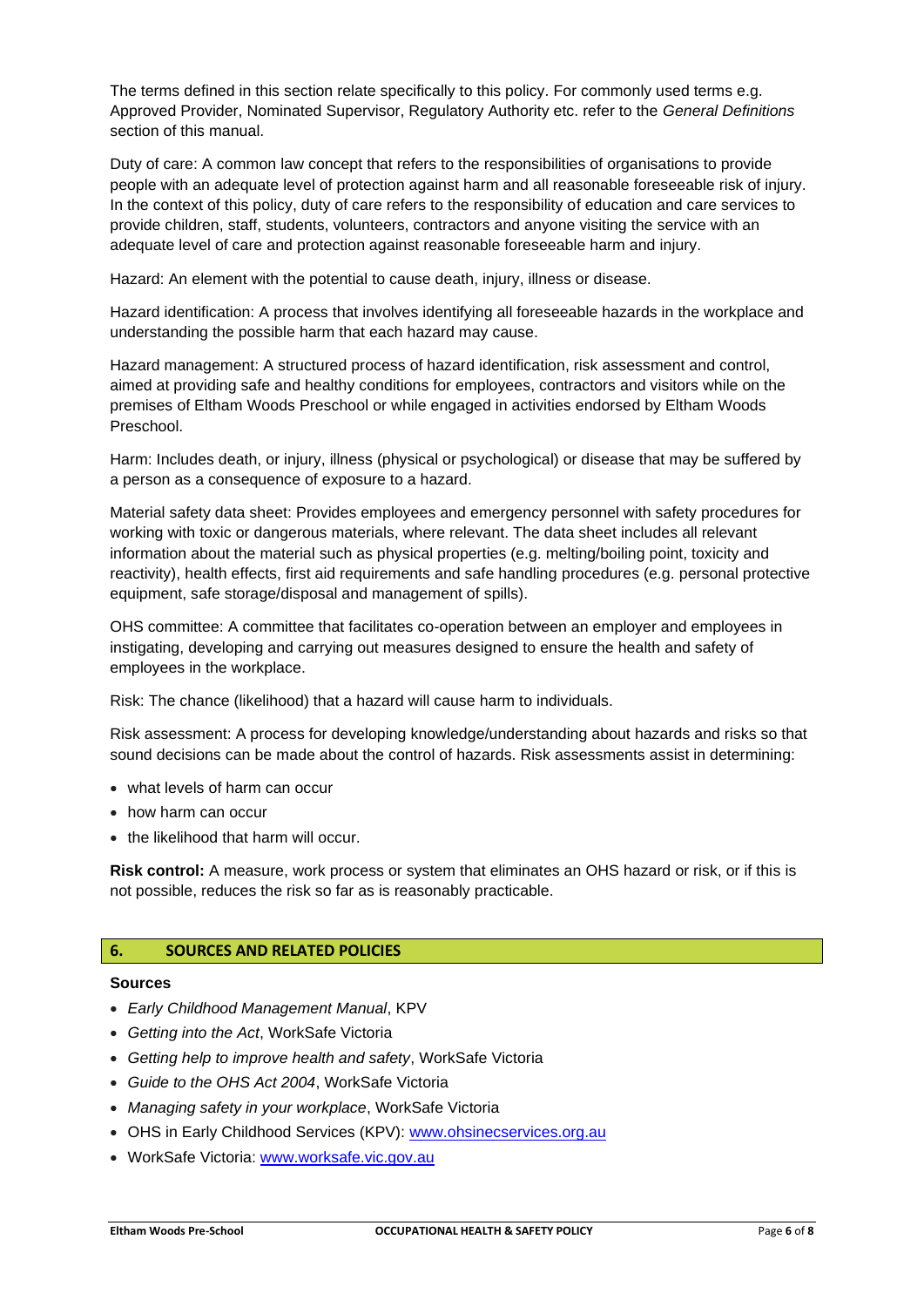## **Service policies**

- *Child Safe Environment Policy*
- *Code of Conduct Policy*
- *Emergency and Evacuation Policy*
- *Incident, Injury, Trauma and Illness Policy*
- *Participation of Volunteers and Students Policy*
- *Privacy and Confidentiality Policy*
- *Staffing Policy*

# **7. EVALUATION**

In order to assess whether the values and purposes of the policy have been achieved, the Approved Provider will:

- regularly seek feedback from everyone affected by the policy regarding its effectiveness, particularly in relation to identifying and responding to occupational health and safety issues
- monitor the implementation, compliance, complaints and incidents in relation to this policy
- keep the policy up to date with current legislation, research, policy and best practice
- revise the policy and procedures as part of the service's policy review cycle, or as required
- notify parents/guardians at least 14 days before making any changes to this policy or its procedures (Regulation 172(2)).

#### **8. ATTACHMENTS**

- OHS Daily Hazard Hunt Checklist
- OHS Checklist for Weekly Inspection (Internal)
- OHS Checklist for Weekly Inspection (External)
- OHS Annual Employer Review Checklist
- OHS Guidance on Incident Investigation
- OHS Training Needs Analysis Template Part A
- OHS Training Needs Analysis Template Part B

## **9. AUTHORISATION**

This policy was adopted by the Approved Provider of Eltham Woods Preschool in 2018and reviewed in 2020.

#### **10. POLICY CHANGE RECORD**

| Date      | <b>Revision Description</b> | Authority             |
|-----------|-----------------------------|-----------------------|
| Sept 2014 | Policy developed for EWPS   | <b>EWPS Committee</b> |
| May 2015  | Policy reviewed             | <b>EWPS Committee</b> |
| 2018      | Review                      | <b>EWPS Committee</b> |